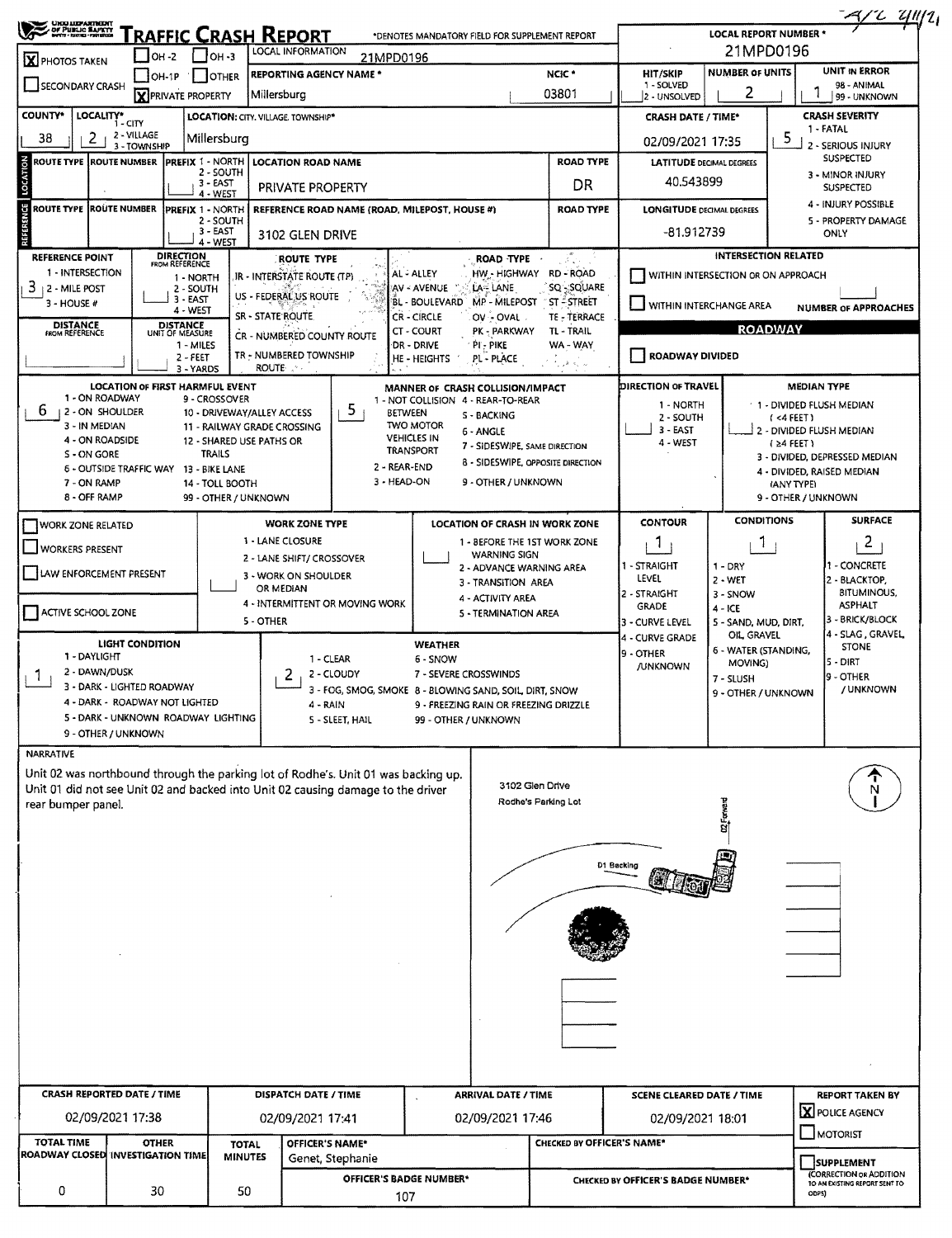|                                          | <b>OHO DEPARTMENT</b><br>OF PUBLIC BAFETT                                                                                                            |                                                                                                                                                                                     |                                                                                                                                     |                                            |                                                                                                              |                                                                                                                                           |                                      | <b>LOCAL REPORT NUMBER</b>                          |                                                                      |
|------------------------------------------|------------------------------------------------------------------------------------------------------------------------------------------------------|-------------------------------------------------------------------------------------------------------------------------------------------------------------------------------------|-------------------------------------------------------------------------------------------------------------------------------------|--------------------------------------------|--------------------------------------------------------------------------------------------------------------|-------------------------------------------------------------------------------------------------------------------------------------------|--------------------------------------|-----------------------------------------------------|----------------------------------------------------------------------|
|                                          |                                                                                                                                                      |                                                                                                                                                                                     |                                                                                                                                     |                                            |                                                                                                              |                                                                                                                                           |                                      | 21MPD0196                                           |                                                                      |
| UNIT#                                    | OWNER NAME: LAST, FIRST, MIDDLE (CI SAME AS DRIVER)                                                                                                  |                                                                                                                                                                                     |                                                                                                                                     |                                            |                                                                                                              | <b>OWNER PHONE: AREA CODE (E) SAME AS DRIVER)</b>                                                                                         |                                      | DAMAGE<br><b>DAMAGE SCALE</b>                       |                                                                      |
|                                          | BALDER, EDWARD, E<br>OWNER ADDRESS: STREET, CITY, STATE, ZIP ( E) SAME AS DRIVERY                                                                    |                                                                                                                                                                                     |                                                                                                                                     |                                            | 330-231-3315                                                                                                 |                                                                                                                                           | 1 - NONE                             |                                                     | 3 - FUNCTIONAL DAMAGE                                                |
|                                          | 7080 TR 310, MILLERSBURG, OH, 44654                                                                                                                  |                                                                                                                                                                                     |                                                                                                                                     |                                            |                                                                                                              |                                                                                                                                           | 2 - MINOR DAMAGE                     | 9 - UNKNOWN                                         | 4 - DISABLING DAMAGE                                                 |
|                                          | <b>COMMERCIAL CARRIER: NAME, ADDRESS, CITY, STATE, ZIP</b>                                                                                           |                                                                                                                                                                                     |                                                                                                                                     |                                            |                                                                                                              | COMMERCIAL CARRIER PHONE: INCLUDE AREA CODE                                                                                               |                                      | DAMAGED AREA(S)                                     |                                                                      |
|                                          | LP STATE  LICENSE PLATE #                                                                                                                            |                                                                                                                                                                                     | <b>VEHICLE IDENTIFICATION #</b>                                                                                                     |                                            | <b>VEHICLE YEAR</b>                                                                                          | <b>VEHICLE MAKE</b>                                                                                                                       |                                      | <b>INDICATE ALL THAT APPLY</b>                      |                                                                      |
| OН                                       | <b>FXL6059</b>                                                                                                                                       |                                                                                                                                                                                     | 3FTHF36F9VMA2813                                                                                                                    |                                            | 1997                                                                                                         | FORD                                                                                                                                      |                                      |                                                     |                                                                      |
| <b>INSURANCE</b><br><b>X</b> VERIFIED    | <b>INSURANCE COMPANY</b><br>STATE FARM                                                                                                               |                                                                                                                                                                                     | <b>INSURANCE POLICY #</b><br>790 7892-D19 35                                                                                        |                                            | <b>COLOR</b><br>RED                                                                                          | <b>VEHICLE MODEL</b><br>F-350                                                                                                             |                                      |                                                     |                                                                      |
|                                          | <b>TYPE OF USE</b>                                                                                                                                   | IN EMERGENCY                                                                                                                                                                        | US DOT#                                                                                                                             |                                            | TOWED BY: COMPANY NAME                                                                                       |                                                                                                                                           |                                      |                                                     |                                                                      |
| COMMERCIAL                               | GOVERNMENT                                                                                                                                           | <b>RESPONSE</b><br># OCCUPANTS                                                                                                                                                      | VEHICLE WEIGHT GVWR/GCWR                                                                                                            |                                            |                                                                                                              | <b>HAZARDOUS MATERIAL</b>                                                                                                                 |                                      |                                                     |                                                                      |
| INTERLOCK<br>DEVICE<br><b>EQUIPPED</b>   | <b>HIT/SKIP UNIT</b>                                                                                                                                 |                                                                                                                                                                                     | $1 - 510K$ LBS.<br>2 - 10.001 - 26K LBS.<br>$3 - 26K$ LBS.                                                                          |                                            | MATERIAL<br><b>CLASS#</b><br>RELEASED<br>PLACARD                                                             | PLACARD ID#                                                                                                                               |                                      | 12                                                  |                                                                      |
|                                          | 1 - PASSENGER CAR<br>2 - PASSENGER VAN<br>(MINIVAN)<br>UNIT TYPE 3 - SPORT UTILITY<br>VEHICLE<br>4 - PICK UP<br>5 - CARGO VAN<br># OF TRAILING UNITS | 6 - VAN (9-15 SEATS)<br>7 - MOTORCYCLE 2-WHEELED<br>8 - MOTORCYCLE 3-WHEELED<br>9 - AUTOCYCLE<br>10 - MOPED OR MOTORIZED<br><b>BICYCLE</b><br>11 - ALL TERRAIN VEHICLE<br>(ATV/UTV) | 12 - GOLF CART<br>13 - SNOWMOBILE<br>14 - SINGLE UNIT<br><b>TRUCK</b><br>15 - SEMI-TRACTOR<br>16 - FARM EQUIPMENT<br>17 - MOTORHOME | 20 - OTHER VEHICLE<br>21 - HEAVY EQUIPMENT | 18 - LIMO (LIVERY VEHICLE)<br>19 - BUS (16+ PASSENGERS)<br>22 - ANIMAL WITH RIDER OR<br>ANIMAL-DRAWN VEHICLE | 23 - PEDESTRIAN/SKATER<br>24 - WHEELCHAIR (ANY TYPE)<br>25 - OTHER NON-MOTORIST<br>26 - BICYCLE<br>27 - TRAIN<br>99 - UNKNOWN OR HIT/SKIP | 12                                   |                                                     | 12                                                                   |
|                                          | WAS VEHICLE OPERATING IN AUTONOMOUS<br>MODE WHEN CRASH OCCURRED?                                                                                     |                                                                                                                                                                                     | 0 - NO AUTOMATION<br>0<br>1 - DRIVER ASSISTANCE                                                                                     |                                            | 3 - CONDITIONAL AUTOMATION 9 - UNKNOWN<br>4 - HIGH AUTOMATION                                                |                                                                                                                                           |                                      |                                                     |                                                                      |
| ۷                                        | 1 - NONE                                                                                                                                             | MODE LEVEL<br>6 - 8US - CHARTER/TOUR                                                                                                                                                | 1 - YES 2 - NO 9 - OTHER / UNKNOWN AUTONOMOUS 2 - PARTIAL AUTOMATION 5 - FULL AUTOMATION<br>$11 - FIRE$                             | 16 - FARM                                  |                                                                                                              | 21 - MAIL CARRIER                                                                                                                         |                                      |                                                     | û                                                                    |
| <b>SPECIAL</b>                           | 2 - TAXI<br>3 - ELECTRONIC RIDE<br><b>SHARING</b><br><b>FUNCTION 4 - SCHOOL TRANSPORT</b><br>5 - BUS - TRANSIT/COMMUTER                              | 7 - 8US - INTERCITY<br>8 - 8US - SHUTTLE<br>9 - BUS - OTHER<br>10 - AMBULANCE                                                                                                       | 12 - MILITARY<br>13 - POLICE<br>14 - PUBLIC UTILITY<br>15 - CONSTRUCTION EQUIP.                                                     |                                            | 17 - MOWING<br>18 - SNOW REMOVAL<br>19 - TOWING<br>20 - SAFETY SERVICE<br><b>PATROL</b>                      | 99 - OTHER / UNKNOWN                                                                                                                      |                                      | 12                                                  | 12                                                                   |
| 1<br>CARGO<br><b>BODY</b><br><b>TYPE</b> | 1 - NO CARGO 80DY TYPE<br>/ NOT APPLICABLE<br>$2 - BUS$<br>3 - VEHICLE TOWING<br>ANOTHER MOTOR VEHICLE                                               | 4 - LOGGING<br>5 - INTERMODAL<br>CONTAINER CHASSIS<br>6 - CARGOVAN<br>/ENCLOSED BOX                                                                                                 | 7 GRAIN/CHIPS/GRAVEL<br>8 - POLE<br>9 - CARGO TANK<br>10 - FLAT BED                                                                 |                                            | 11 - DUMP<br>12 - CONCRETE MIXER<br>13 - AUTO TRANSPORTER<br>14 - GARBAGE/REFUSE                             | 99 - OTHER / UNKNOWN                                                                                                                      |                                      | -3                                                  | ٩<br>51T<br>-3                                                       |
| <b>VEHICLE</b><br><b>DEFECTS</b>         | 1 - TURN SIGNALS<br>2 - HEAD LAMPS<br>3 - TAIL LAMPS                                                                                                 | 4 - BRAKES<br>5 - STEERING<br>6 - TIRE BLOWOUT                                                                                                                                      | 7 - WORN OR SLICK TIRES<br>8 - TRAILER EQUIPMENT<br><b>DEFECTIVE</b>                                                                |                                            | 9 - MOTOR TROUBLE<br>10 - DISABLED FROM PRIOR<br><b>ACCIDENT</b>                                             | 99 - OTHER / UNKNOWN                                                                                                                      | X-NO DAMAGE[0]                       |                                                     | L. UNDERCARRIAGE [ 14 ]                                              |
|                                          | 1 - INTERSECTION -                                                                                                                                   | 4 - MIDBLOCK -                                                                                                                                                                      | 7 - SHOULDER/ROADSIDE                                                                                                               |                                            | 10 - DRIVEWAY ACCESS                                                                                         | 99 - OTHER / UNKNOWN                                                                                                                      |                                      |                                                     |                                                                      |
| LOCATION<br>AT IMPACT                    | MARKED CROSSWALK<br>NON-MOTORIST 2 - INTERSECTION -<br><b>UNMARKED CROSSWALK</b><br>3 - INTERSECTION - OTHER                                         | MARKED CROSSWALK<br>5 - TRAVEL LANE -<br>OTHER LOCATION<br>6 - BICYCLE LANE                                                                                                         | <b>8 - SIDEWALK</b><br>9 - MEDIAN/CROSSING<br>ISLAND                                                                                |                                            | 11 - SHARED USE PATHS<br><b>OR TRAILS</b><br>12 - FIRST RESPONDER<br>AT INCIDENT SCENE                       |                                                                                                                                           | $\Box$ -TOP[13]                      |                                                     | $\Box$ - ALL AREAS [ 15 ]<br>$\Box$ - UNIT NOT AT SCENE [ 16 ]       |
| 3                                        | 1 - NON-CONTACT<br>2 - NON-COLLISION<br>2<br>3 - STRIKING                                                                                            | 1 - STRAIGHT AHEAD<br>2 - BACKING<br>3 - CHANGING LANES<br>4 - OVERTAKING/PASSING                                                                                                   | 9 - LEAVING TRAFFIC<br>LANE<br>10 - PARKED<br>11 - SLOWING OR STOPPED                                                               |                                            | 15 - WALKING, RUNNING,<br>JOGGING, PLAYING<br>16 - WORKING<br>17 - PUSHING VEHICLE                           | 21 - STANDING OUTSIDE<br>DISABLED VEHICLE<br>99 - OTHER / UNKNOWN                                                                         | 0 - NO DAMAGE<br>6                   | INITIAL POINT OF CONTACT                            | 14 - UNDERCARRIAGE<br>1-12 - REFER TO UNIT 15 - VEHICLE NOT AT SCENE |
| <b>ACTION</b>                            | 4 - STRUCK<br>5 - BOTH STRIKING<br>& STRUCK                                                                                                          | PRE-CRASH 5 - MAKING RIGHT TURN<br>ACTIONS 6 - MAKING LEFT TURN<br>7 - MAKING U-TURN<br><b>8 - ENTERING TRAFFIC</b>                                                                 | IN TRAFFIC<br>12 - DRIVERLESS<br>13 - NEGOTIATING A CURVE<br>14 - ENTERING OR CROSSING 20 - OTHER NON-MOTORIST                      |                                            | 18 - APPROACHING OR<br>LEAVING VEHICLE<br>19 - STANDING                                                      |                                                                                                                                           | 13 - TOP                             | <b>DIAGRAM</b>                                      | 99 - UNKNOWN                                                         |
|                                          | 9 - OTHER / UNKNOWN<br>1 - NONE                                                                                                                      | LANE                                                                                                                                                                                | SPECIFIED LOCATION<br>B - FOLLOWING TOO CLOSE 13 - IMPROPER START FROM                                                              |                                            |                                                                                                              | 18 - OPERATING DEFECTIVE 23 - OPENING DOOR INTO                                                                                           | <b>TRAFFICWAY FLOW</b>               | TRAFFIC                                             | TRAFFIC CONTROL                                                      |
|                                          | 2 - FAILURE TO YIELD<br>3 - RAN RED LIGHT                                                                                                            | /ACDA<br>9 - IMPROPER LANE                                                                                                                                                          | A PARKED POSITION<br>14 - STOPPED OR PARKED                                                                                         |                                            | <b>EQUIPMENT</b><br>19 - LOAD SHIFTING                                                                       | <b>ROADWAY</b><br>99 - OTHER IMPROPER                                                                                                     | 1 - ONE-WAY<br>2 - TWO-WAY           |                                                     | 1 - ROUNDABOUT 4 - STOP SIGN                                         |
| 12                                       | 4 - RAN STOP SIGN<br>5 - UNSAFE SPEED                                                                                                                | CHANGE<br>10 - IMPROPER PASSING                                                                                                                                                     | ILLEGALLY<br>1S - SWERVING TO AVOID                                                                                                 |                                            | /FALUNG/SPILLING<br>20 - IMPROPER CROSSING                                                                   | <b>ACTION</b>                                                                                                                             | 2                                    | 6                                                   | 2 - SIGNAL<br>5 - YIELD SIGN<br>3 - FLASHER<br>6 - NO CONTROL        |
|                                          | CONTRIBUTING 6 - IMPROPER TURN<br>CIRCUMSTANCES 7 - LEFT OF CENTER                                                                                   | 11 - DROVE OFF ROAD<br>12 - IMPROPER BACKING                                                                                                                                        | 16 - WRONG WAY<br>17 - VISION OBSTRUCTION                                                                                           |                                            | 21 - LYING IN ROADWAY<br>22 - NOT DISCERNIBLE                                                                |                                                                                                                                           | # OF THROUGH LANES<br><b>ON ROAD</b> |                                                     | <b>RAIL GRADE CROSSING</b><br>1 - NOT INVLOVED                       |
| <b>SEQUENCE OF EVENTS</b>                |                                                                                                                                                      | Amerikan ka                                                                                                                                                                         | <b>Command EVENTS</b>                                                                                                               |                                            |                                                                                                              |                                                                                                                                           | 2                                    |                                                     | 2 - INVOLVED-ACTIVE CROSSING<br>3 - INVOLVED-PASSIVE CROSSING        |
| 20<br>1                                  | 1 - OVERTURN/ROLLOVER 7 - SEPARATION OF UNITS<br>2 - FIRE/EXPLOSION<br>3 - IMMERSION                                                                 | <b>8 - RAN OFF ROAD RIGHT</b><br>9 - RAN OFF ROAD LEFT                                                                                                                              | 12 - DOWNHILL RUNAWAY<br>13 - OTHER NON-COLLISION 20 - MOTOR VEHICLE IN<br>14 - PEDESTRIAN                                          |                                            | 19 - ANIMAL -OTHER<br><b>TRANSPORT</b>                                                                       | 23 - STRUCK BY FALLING,<br>SHIFTING CARGO OR<br>ANYTHING SET IN                                                                           |                                      |                                                     | UNIT / NON-MOTORIST DIRECTION                                        |
| $\overline{2}$<br>3                      | 4 - JACKKNIFE<br>S - CARGO / EQUIPMENT<br>LOSS OR SHIFT<br><b>6 - EQUIPMENT FAILURE</b>                                                              | 10 - CROSS MEDIAN<br>11 - CROSS CENTERLINE -<br>OPPOSITE DIRECTION<br>OF TRAVEL                                                                                                     | 15 - PEDALCYCLE<br>16 - RAILWAY VEHICLE<br>17 - ANIMAL - FARM<br>18 - ANIMAL - DEER                                                 |                                            | 21 - PARKED MOTOR<br><b>VEHICLE</b><br>22 - WORK ZONE<br><b>MAINTENANCE</b><br><b>EQUIPMENT</b>              | MOTION BY A MOTOR<br><b>VEHICLE</b><br>24 - OTHER MOVABLE<br><b>OBJECT</b>                                                                | <b>FROM</b><br>TO I                  | 1 - NORTH<br>2 - SOUTH<br>3 - EAST<br>3<br>4 - WEST | S - NORTHEAST<br>6 - NORTHWEST<br>7 - SOUTHEAST<br>8 - SOUTHWEST     |
| 4                                        | 2S - IMPACT ATTENUATOR 31 - GUARDRAIL END<br>/ CRASH CUSHION                                                                                         | 32 - PORTABLE BARRIER                                                                                                                                                               | - COLLISION WITH FIXED OBJECT. - STRUCK<br>38 - OVERHEAD SIGN POST<br>39 - LIGHT / LUMINARIES                                       |                                            | 45 - EMBANKMENT<br>46 - FENCE                                                                                | and a new w<br>S2 - BUILDING<br>S3 - TUNNEL                                                                                               | <b>UNIT SPEED</b>                    |                                                     | 9 - OTHER / UNKNOWN<br>DETECTED SPEED                                |
| 5.                                       | 26 - BRIDGE OVERHEAD<br><b>STRUCTURE</b><br>27 - BRIDGE PIER OR                                                                                      | 33 - MEDIAN CABLE BARRIER<br>34 - MEDIAN GUARDRAIL<br><b>BARRIER</b>                                                                                                                | SUPPORT<br>40 - UTILITY POLE<br>41 - OTHER POST, POLE                                                                               | 48 - TREE                                  | 47 - MAILBOX<br>49 - FIRE HYDRANT<br>50 - WORK ZONE                                                          | <b>S4 - OTHER FIXED</b><br><b>OBJECT</b><br>99 - OTHER / UNKNOWN                                                                          | 5                                    |                                                     | 1 - STATED / ESTIMATED SPEED                                         |
| 6                                        | ABUTMENT<br>28 - BRIDGE PARAPET<br>29 - BRIDGE RAIL                                                                                                  | 35 - MEDIAN CONCRETE<br><b>BARRIER</b><br>36 - MEDIAN OTHER BARRIER                                                                                                                 | OR SUPPORT<br>42 - CULVERT<br>43 - CURB                                                                                             |                                            | MAINTENANCE<br>EQUIPMENT                                                                                     |                                                                                                                                           | <b>POSTED SPEED</b>                  |                                                     | 2 - CALCULATED / EDR                                                 |
|                                          | 30 - GUARDRAIL FACE<br>FIRST HARMFUL EVENT                                                                                                           | 37 - TRAFFIC SIGN POST                                                                                                                                                              | 44 - DITCH<br>MOST HARMFUL EVENT                                                                                                    |                                            | S1 - WALL                                                                                                    |                                                                                                                                           | 25                                   |                                                     | 3 - UNDETERMINED                                                     |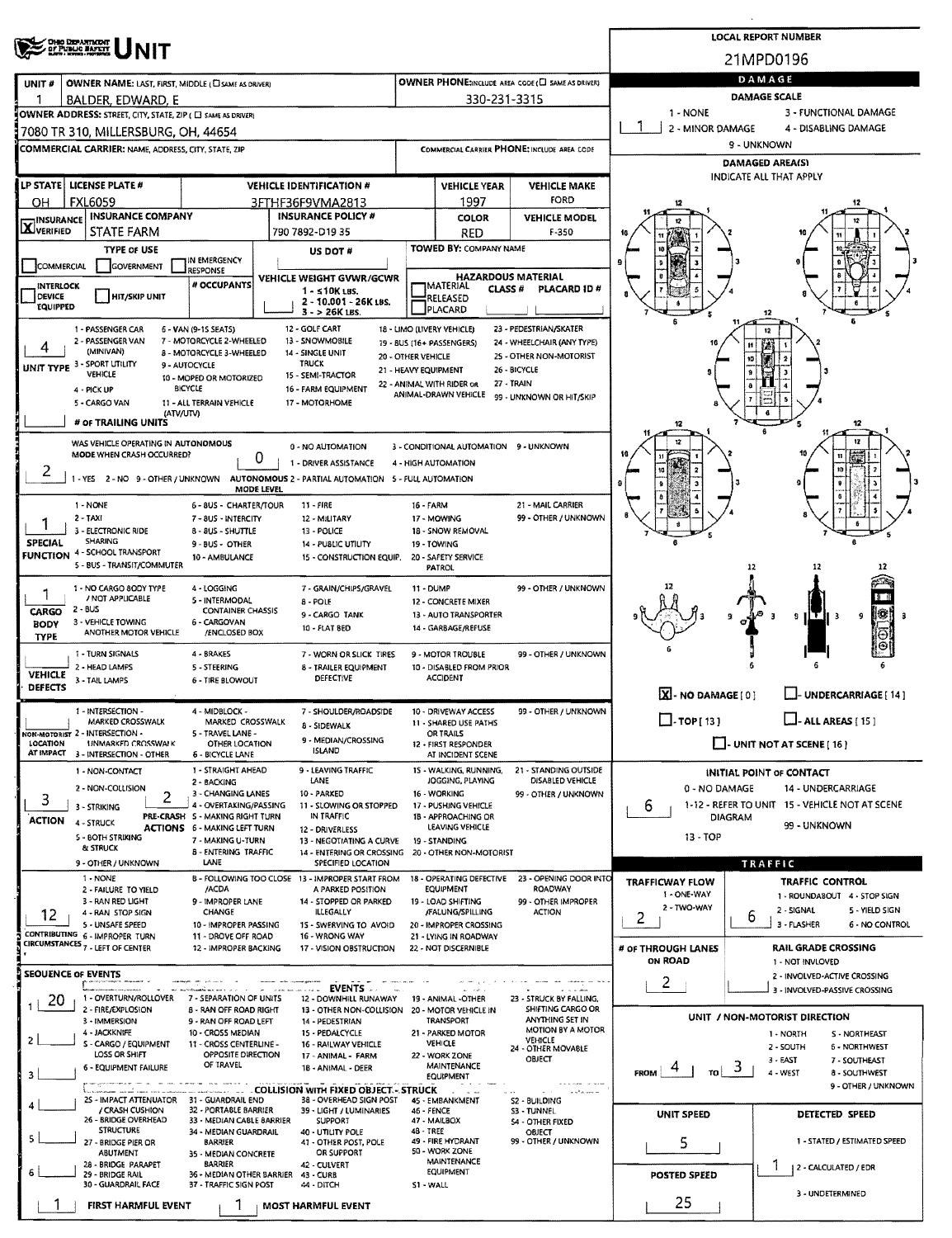| <b>OHO DEPARTMENT</b><br>OF PUBLIC SAFETY                                                                                                                                                                                                                                                                                                                                                |                                                                        |                            |                                                 |                                                      |                                                    | <b>LOCAL REPORT NUMBER</b>                               |
|------------------------------------------------------------------------------------------------------------------------------------------------------------------------------------------------------------------------------------------------------------------------------------------------------------------------------------------------------------------------------------------|------------------------------------------------------------------------|----------------------------|-------------------------------------------------|------------------------------------------------------|----------------------------------------------------|----------------------------------------------------------|
|                                                                                                                                                                                                                                                                                                                                                                                          |                                                                        |                            |                                                 |                                                      |                                                    | 21MPD0196                                                |
| UNIT#<br>OWNER NAME: LAST, FIRST, MIDDLE ( C SAME AS DRIVER)                                                                                                                                                                                                                                                                                                                             |                                                                        |                            |                                                 | OWNER PHONE:INCLUDE AREA CODE (E) SAME AS DRIVER)    |                                                    | DAMAGE                                                   |
| 2<br>KAUFMAN, JULIE, A<br>OWNER ADDRESS: STREET, CITY, STATE, ZIP ( C) SAME AS DRIVER)                                                                                                                                                                                                                                                                                                   |                                                                        |                            |                                                 |                                                      | 1 - NONE                                           | <b>DAMAGE SCALE</b><br>3 - FUNCTIONAL DAMAGE             |
| 6001 PRIVATE ROAD 388, MILLERSBURG, OH, 44654                                                                                                                                                                                                                                                                                                                                            |                                                                        |                            |                                                 |                                                      | 3<br>2 - MINOR DAMAGE                              | 4 - DISABLING DAMAGE                                     |
| COMMERCIAL CARRIER: NAME, ADDRESS, CITY, STATE, ZIP                                                                                                                                                                                                                                                                                                                                      |                                                                        |                            |                                                 | COMMERCIAL CARRIER PHONE: INCLUDE AREA CODE          |                                                    | 9 - UNKNOWN                                              |
|                                                                                                                                                                                                                                                                                                                                                                                          |                                                                        |                            |                                                 |                                                      |                                                    | <b>DAMAGED AREA(S)</b><br><b>INDICATE ALL THAT APPLY</b> |
| LP STATE   LICENSE PLATE #                                                                                                                                                                                                                                                                                                                                                               | <b>VEHICLE IDENTIFICATION #</b>                                        |                            | <b>VEHICLE YEAR</b>                             | <b>VEHICLE MAKE</b>                                  |                                                    |                                                          |
| <b>JBM1880</b><br>OН<br><b>INSURANCE COMPANY</b>                                                                                                                                                                                                                                                                                                                                         | 1FMCU9GX1EUE36070<br><b>INSURANCE POLICY #</b>                         |                            | 2014<br><b>COLOR</b>                            | FORD<br><b>VEHICLE MODEL</b>                         | 12                                                 |                                                          |
| <b>TINSURANCE</b><br><b>X</b> VERIFIED<br>WESTFIELD INS                                                                                                                                                                                                                                                                                                                                  | WNP7268389                                                             |                            | WHI                                             | <b>ESCAPE</b>                                        | 12                                                 |                                                          |
| <b>TYPE OF USE</b>                                                                                                                                                                                                                                                                                                                                                                       | US DOT #                                                               |                            | TOWED BY: COMPANY NAME                          |                                                      |                                                    |                                                          |
| IN EMERGENCY<br>COMMERCIAL<br>GOVERNMENT<br>RESPONSE                                                                                                                                                                                                                                                                                                                                     | <b>VEHICLE WEIGHT GVWR/GCWR</b>                                        |                            | <b>HAZARDOUS MATERIAL</b>                       |                                                      |                                                    |                                                          |
| # OCCUPANTS<br>INTERLOCK<br><b>HIT/SKIP UNIT</b><br>DEVICE                                                                                                                                                                                                                                                                                                                               | 1 - ≤10K LBS.                                                          |                            | MATERIAL<br><b>CLASS #</b><br>RELEASED          | PLACARD ID#                                          | 8                                                  |                                                          |
| <b>EQUIPPED</b>                                                                                                                                                                                                                                                                                                                                                                          | 2 - 10.001 - 26K LBS.<br>$3 - 26K$ LBS.                                |                            | PLACARD                                         |                                                      |                                                    |                                                          |
| 1 - PASSENGER CAR<br>6 - VAN (9-1S SEATS)<br>2 - PASSENGER VAN<br>7 - MOTORCYCLE 2-WHEELED                                                                                                                                                                                                                                                                                               | 12 - GOLF CART<br>13 - SNOWMOBILE                                      | 18 - LIMO (LIVERY VEHICLE) |                                                 | 23 - PEDESTRIAN/SKATER<br>24 - WHEELCHAIR (ANY TYPE) |                                                    |                                                          |
| 3<br>(MINIVAN)<br>8 - MOTORCYCLE 3-WHEELED                                                                                                                                                                                                                                                                                                                                               | 14 - SINGLE UNIT                                                       | 20 - OTHER VEHICLE         | 19 - BUS (16+ PASSENGERS)                       | 25 - OTHER NON-MOTORIST                              |                                                    | ∣ 2<br>10                                                |
| UNIT TYPE 3 - SPORT UTILITY<br>9 - AUTOCYCLE<br>VEHICLE<br>10 - MOPED OR MOTORIZED                                                                                                                                                                                                                                                                                                       | <b>TRUCK</b><br>1S - SEMI-TRACTOR                                      | 21 - HEAVY EQUIPMENT       | 22 - ANIMAL WITH RIDER OR                       | 26 - BICYCLE<br>27 - TRAIN                           |                                                    | ا و<br>د ا                                               |
| <b>BICYCLE</b><br>4 - PICK UP<br>S - CARGO VAN<br>11 - ALL TERRAIN VEHICLE                                                                                                                                                                                                                                                                                                               | 16 - FARM EQUIPMENT<br>17 - MOTORHOME                                  |                            | ANIMAL-DRAWN VEHICLE                            | 99 - UNKNOWN OR HIT/SKIP                             |                                                    | 6                                                        |
| (ATV/UTV)<br># OF TRAILING UNITS                                                                                                                                                                                                                                                                                                                                                         |                                                                        |                            |                                                 |                                                      | 12                                                 | 12                                                       |
| WAS VEHICLE OPERATING IN AUTONOMOUS                                                                                                                                                                                                                                                                                                                                                      |                                                                        |                            |                                                 |                                                      | 12                                                 |                                                          |
| MODE WHEN CRASH OCCURRED?                                                                                                                                                                                                                                                                                                                                                                | 0 - NO AUTOMATION<br>0<br>1 - DRIVER ASSISTANCE                        | 4 - HIGH AUTOMATION        | 3 - CONDITIONAL AUTOMATION 9 - UNKNOWN          |                                                      |                                                    | $\mathbf{H}$                                             |
| ۷<br>1 - YES 2 - NO 9 - OTHER / UNKNOWN AUTONOMOUS 2 - PARTIAL AUTOMATION 5 - FULL AUTOMATION                                                                                                                                                                                                                                                                                            |                                                                        |                            |                                                 |                                                      |                                                    | 10                                                       |
| 1 - NONE<br><b>6 - BUS - CHARTER/TOUR</b>                                                                                                                                                                                                                                                                                                                                                | MODE LEVEL<br><b>11 - FIRE</b>                                         | <b>16 - FARM</b>           |                                                 | 21 - MAIL CARRIER                                    |                                                    |                                                          |
| 2 - TAXI<br>7 - BUS - INTERCITY                                                                                                                                                                                                                                                                                                                                                          | 12 - MILITARY                                                          | 17 - MOWING                |                                                 | 99 - OTHER / UNKNOWN                                 |                                                    |                                                          |
| 3 - ELECTRONIC RIDE<br><b>B-BUS-SHUTTLE</b><br><b>SHARING</b><br><b>SPECIAL</b><br>9 - BUS - OTHER                                                                                                                                                                                                                                                                                       | 13 - POLICE<br>14 - PUBLIC UTILITY                                     | 19 - TOWING                | 18 - SNOW REMOVAL                               |                                                      |                                                    |                                                          |
| <b>FUNCTION 4 - SCHOOL TRANSPORT</b><br>10 - AMBULANCE<br>5 - BUS - TRANSIT/COMMUTER                                                                                                                                                                                                                                                                                                     | 15 - CONSTRUCTION EQUIP.                                               |                            | 20 - SAFETY SERVICE<br><b>PATROL</b>            |                                                      |                                                    | 12<br>-12                                                |
| 1 - NO CARGO BODY TYPE<br>4 - LOGGING                                                                                                                                                                                                                                                                                                                                                    | 7 - GRAIN/CHIPS/GRAVEL                                                 | 11 - DUMP                  |                                                 | 99 - OTHER / UNKNOWN                                 |                                                    |                                                          |
| 1<br>/ NOT APPLICABLE<br>S - INTERMODAL<br>$2 - BUS$                                                                                                                                                                                                                                                                                                                                     | 8 - POLE                                                               |                            | 12 - CONCRETE MIXER                             |                                                      |                                                    | 18 B                                                     |
| <b>CONTAINER CHASSIS</b><br>CARGO<br>3 - VEHICLE TOWING<br>6 - CARGOVAN<br><b>BODY</b>                                                                                                                                                                                                                                                                                                   | 9 - CARGO TANK<br>10 - FLAT BED                                        |                            | 13 - AUTO TRANSPORTER<br>14 - GARBAGE/REFUSE    |                                                      |                                                    | ι∰<br>9<br>9<br>3                                        |
| ANOTHER MOTOR VEHICLE<br>/ENCLOSED BOX<br><b>TYPE</b>                                                                                                                                                                                                                                                                                                                                    |                                                                        |                            |                                                 |                                                      |                                                    | ⊕<br>Θ                                                   |
| 1 - TURN SIGNALS<br>4 - BRAKES<br>2 - HEAD LAMPS<br>5 - STEERING                                                                                                                                                                                                                                                                                                                         | 7 - WORN OR SLICK TIRES<br><b>8 - TRAILER EQUIPMENT</b>                |                            | 9 - MOTOR TROUBLE<br>10 - DISABLED FROM PRIOR   | 99 - OTHER / UNKNOWN                                 |                                                    |                                                          |
| <b>VEHICLE</b><br>3 - TAIL LAMPS<br><b>6 - TIRE BLOWOUT</b><br><b>DEFECTS</b>                                                                                                                                                                                                                                                                                                            | DEFECTIVE                                                              |                            | <b>ACCIDENT</b>                                 |                                                      |                                                    |                                                          |
| 1 - INTERSECTION -<br>4 - MIDBLOCK -                                                                                                                                                                                                                                                                                                                                                     | 7 - SHOULDER/ROADSIDE                                                  |                            | 10 - DRIVEWAY ACCESS                            | 99 - OTHER / UNKNOWN                                 | $\Box$ - NO DAMAGE $[0]$                           | LI- UNDERCARRIAGE [ 14 ]                                 |
| MARKED CROSSWALK<br>MARKED CROSSWALK<br>NON-MOTORIST 2 - INTERSECTION -<br>5 - TRAVEL LANE -                                                                                                                                                                                                                                                                                             | <b>B - SIDEWALK</b>                                                    |                            | 11 - SHARED USE PATHS<br>OR TRAILS              |                                                      | $\Box$ . TOP[13]                                   | $\Box$ - ALL AREAS [ 15 ]                                |
| LOCATION<br>UNMARKED CROSSWALK<br>OTHER LOCATION<br>AT IMPACT<br>3 - INTERSECTION - OTHER<br><b>6 - BICYCLE LANE</b>                                                                                                                                                                                                                                                                     | 9 - MEDIAN/CROSSING<br>ISI AND                                         |                            | 12 - FIRST RESPONDER<br>AT INCIDENT SCENE       |                                                      |                                                    | $\Box$ - UNIT NOT AT SCENE [ 16 ]                        |
| 1 - STRAIGHT AHEAD<br>1 - NON-CONTACT                                                                                                                                                                                                                                                                                                                                                    | 9 - LEAVING TRAFFIC                                                    |                            | 15 - WALKING, RUNNING,                          | 21 - STANDING OUTSIDE                                |                                                    | INITIAL POINT OF CONTACT                                 |
| 2 - BACKING<br>2 - NON-COLLISION<br>3 - CHANGING LANES                                                                                                                                                                                                                                                                                                                                   | LANE<br>10 - PARKED                                                    | 16 - WORKING               | JOGGING, PLAYING                                | DISABLED VEHICLE<br>99 - OTHER / UNKNOWN             | 0 - NO DAMAGE                                      | 14 - UNDERCARRIAGE                                       |
| 4<br>4 - OVERTAKING/PASSING<br>3 - STRIKING<br>PRE-CRASH 5 - MAKING RIGHT TURN                                                                                                                                                                                                                                                                                                           | 11 - SLOWING OR STOPPED<br>IN TRAFFIC                                  |                            | 17 - PUSHING VEHICLE                            |                                                      | 7                                                  | 1-12 - REFER TO UNIT 15 - VEHICLE NOT AT SCENE           |
| <b>ACTION</b><br>4 - STRUCK<br><b>ACTIONS 6 - MAKING LEFT TURN</b><br>5 - BOTH STRIKING                                                                                                                                                                                                                                                                                                  | 12 - DRIVERLESS                                                        |                            | 18 - APPROACHING OR<br>LEAVING VEHICLE          |                                                      | <b>DIAGRAM</b><br>$13 - TOP$                       | 99 - UNKNOWN                                             |
| 7 - MAKING U-TURN<br><b>&amp; STRUCK</b><br>8 - ENTERING TRAFFIC                                                                                                                                                                                                                                                                                                                         | 13 - NEGOTIATING A CURVE<br>14 - ENTERING OR CROSSING                  | 19 - STANDING              | 20 - OTHER NON-MOTORIST                         |                                                      |                                                    |                                                          |
| LANE<br>9 - OTHER / UNKNOWN<br>1 - NONE                                                                                                                                                                                                                                                                                                                                                  | SPECIFIED LOCATION<br>8 - FOLLOWING TOO CLOSE 13 - IMPROPER START FROM |                            | 18 - OPERATING DEFECTIVE                        | 23 - OPENING DOOR INTO                               |                                                    | TRAFFIC                                                  |
| /ACDA<br>2 - FAILURE TO YIELD                                                                                                                                                                                                                                                                                                                                                            | A PARKED POSITION                                                      |                            | <b>EQUIPMENT</b>                                | ROADWAY                                              | <b>TRAFFICWAY FLOW</b><br>1 - ONE-WAY              | <b>TRAFFIC CONTROL</b><br>1 - ROUNDABOUT 4 - STOP SIGN   |
| 3 - RAN RED LIGHT<br>9 - IMPROPER LANE<br>CHANGE<br>4 - RAN STOP SIGN                                                                                                                                                                                                                                                                                                                    | 14 - STOPPED OR PARKED<br>ILLEGALLY                                    |                            | 19 - LOAD SHIFTING<br>/FALLING/SPILLING         | 99 - OTHER IMPROPER<br><b>ACTION</b>                 | 2 - TWO-WAY<br>2                                   | 2 - SIGNAL<br>S - YIELD SIGN<br>ь                        |
| S - UNSAFE SPEED<br>10 - IMPROPER PASSING<br>CONTRIBUTING 6 - IMPROPER TURN<br>11 - DROVE OFF ROAD                                                                                                                                                                                                                                                                                       | 15 - SWERVING TO AVOID<br>16 - WRONG WAY                               |                            | 20 - IMPROPER CROSSING<br>21 - LYING IN ROADWAY |                                                      |                                                    | 3 - FLASHER<br><b>6 - NO CONTROL</b>                     |
| CIRCUMSTANCES 7 - LEFT OF CENTER<br>12 - IMPROPER BACKING                                                                                                                                                                                                                                                                                                                                | 17 - VISION OBSTRUCTION                                                |                            | 22 - NOT DISCERNIBLE                            |                                                      | # OF THROUGH LANES<br>ON ROAD                      | <b>RAIL GRADE CROSSING</b><br>1 - NOT INVLOVED           |
| <b>SEQUENCE OF EVENTS</b>                                                                                                                                                                                                                                                                                                                                                                |                                                                        |                            |                                                 |                                                      |                                                    | 2 - INVOLVED-ACTIVE CROSSING                             |
| $\begin{bmatrix} 0 & 0 & 0 & 0 \\ 0 & 0 & 0 & 0 \\ 0 & 0 & 0 & 0 \\ 0 & 0 & 0 & 0 \\ 0 & 0 & 0 & 0 \\ 0 & 0 & 0 & 0 \\ 0 & 0 & 0 & 0 \\ 0 & 0 & 0 & 0 \\ 0 & 0 & 0 & 0 \\ 0 & 0 & 0 & 0 \\ 0 & 0 & 0 & 0 \\ 0 & 0 & 0 & 0 \\ 0 & 0 & 0 & 0 & 0 \\ 0 & 0 & 0 & 0 & 0 \\ 0 & 0 & 0 & 0 & 0 \\ 0 & 0 & 0 & 0 & 0 \\ 0 & 0 & 0 & $<br>1 - OVERTURN/ROLLOVER<br>7 - SEPARATION OF UNITS<br>20 | EVENTS <b>And Selection</b><br>12 - DOWNHILL RUNAWAY                   |                            | 19 - ANIMAL -OTHER                              | 23 - STRUCK BY FALLING,                              | $\mathbf{2}$                                       | 3 - INVOLVED-PASSIVE CROSSING                            |
| 2 - FIRE/EXPLOSION<br>8 - RAN OFF ROAD RIGHT<br>3 - IMMERSION<br>9 - RAN OFF ROAD LEFT                                                                                                                                                                                                                                                                                                   | 13 - OTHER NON-COLLISION 20 - MOTOR VEHICLE IN<br>14 - PEDESTRIAN      |                            | <b>TRANSPORT</b>                                | SHIFTING CARGO OR<br>ANYTHING SET IN                 |                                                    | UNIT / NON-MOTORIST DIRECTION                            |
| 4 - JACKKNIFE<br>10 - CROSS MEDIAN<br>2<br>S - CARGO / EQUIPMENT<br>11 - CROSS CENTERLINE -                                                                                                                                                                                                                                                                                              | 15 - PEDALCYCLE<br>16 - RAILWAY VEHICLE                                |                            | 21 - PARKED MOTOR<br><b>VEHICLE</b>             | MOTION BY A MOTOR<br>VEHICLE                         |                                                    | S - NORTHEAST<br>1 - NORTH                               |
| LOSS OR SHIFT<br>OPPOSITE DIRECTION<br>OF TRAVEL                                                                                                                                                                                                                                                                                                                                         | 17 - ANIMAL - FARM                                                     |                            | 22 - WORK ZONE                                  | 24 - OTHER MOVABLE<br>OBJECT                         |                                                    | 2 - SOUTH<br>6 - NORTHWEST<br>3 - EAST<br>7 - SOUTHEAST  |
| 6 - EQUIPMENT FAILURE<br>3                                                                                                                                                                                                                                                                                                                                                               | 18 - ANIMAL - DEER                                                     |                            | MAINTENANCE<br>EQUIPMENT                        |                                                      | $FROM \begin{bmatrix} 2 \\ 4 \end{bmatrix}$<br>τοί | 4 - WEST<br>8 - SOUTHWEST                                |
| 25 - IMPACT ATTENUATOR<br>31 - GUARDRAIL END                                                                                                                                                                                                                                                                                                                                             | <b>COLLISION WITH FIXED OBJECT - STRUCK</b><br>38 - OVERHEAD SIGN POST |                            | 45 - EMBANKMENT                                 | 52 - BUILDING                                        |                                                    | 9 - OTHER / UNKNOWN                                      |
| / CRASH CUSHION<br>32 - PORTABLE BARRIER<br>26 - BRIDGE OVERHEAD<br>33 - MEDIAN CABLE BARRIER                                                                                                                                                                                                                                                                                            | 39 - LIGHT / LUMINARIES<br><b>SUPPORT</b>                              | 46 - FENCE<br>47 - MAILBOX |                                                 | 53 - TUNNEL<br>54 - OTHER FIXED                      | UNIT SPEED                                         | DETECTED SPEED                                           |
| <b>STRUCTURE</b><br>34 - MEDIAN GUARDRAIL<br>27 - BRIDGE PIER OR<br><b>BARRIER</b>                                                                                                                                                                                                                                                                                                       | 40 - UTILITY POLE<br>41 - OTHER POST, POLE                             | <b>48 - TREE</b>           | 49 - FIRE HYDRANT                               | OBJECT<br>99 - OTHER / UNKNOWN                       | 10                                                 | 1 - STATED / ESTIMATED SPEED                             |
| ABUTMENT<br>35 - MEDIAN CONCRETE<br>28 - BRIDGE PARAPET<br><b>BARRIER</b>                                                                                                                                                                                                                                                                                                                | OR SUPPORT<br>42 - CULVERT                                             |                            | S0 - WORK ZONE<br><b>MAINTENANCE</b>            |                                                      |                                                    |                                                          |
| 29 - BRIDGE RAIL<br>36 - MEDIAN OTHER BARRIER<br>30 - GUARDRAIL FACE<br>37 - TRAFFIC SIGN POST                                                                                                                                                                                                                                                                                           | 43 - CURB<br>44 - DITCH                                                | 51 - WALL                  | EQUIPMENT                                       |                                                      | <b>POSTED SPEED</b>                                | -1<br>  2 - CALCULATED / EDR                             |
| FIRST HARMFUL EVENT                                                                                                                                                                                                                                                                                                                                                                      | <b>MOST HARMFUL EVENT</b>                                              |                            |                                                 |                                                      | 25                                                 | 3 - UNDETERMINED                                         |
|                                                                                                                                                                                                                                                                                                                                                                                          |                                                                        |                            |                                                 |                                                      |                                                    |                                                          |